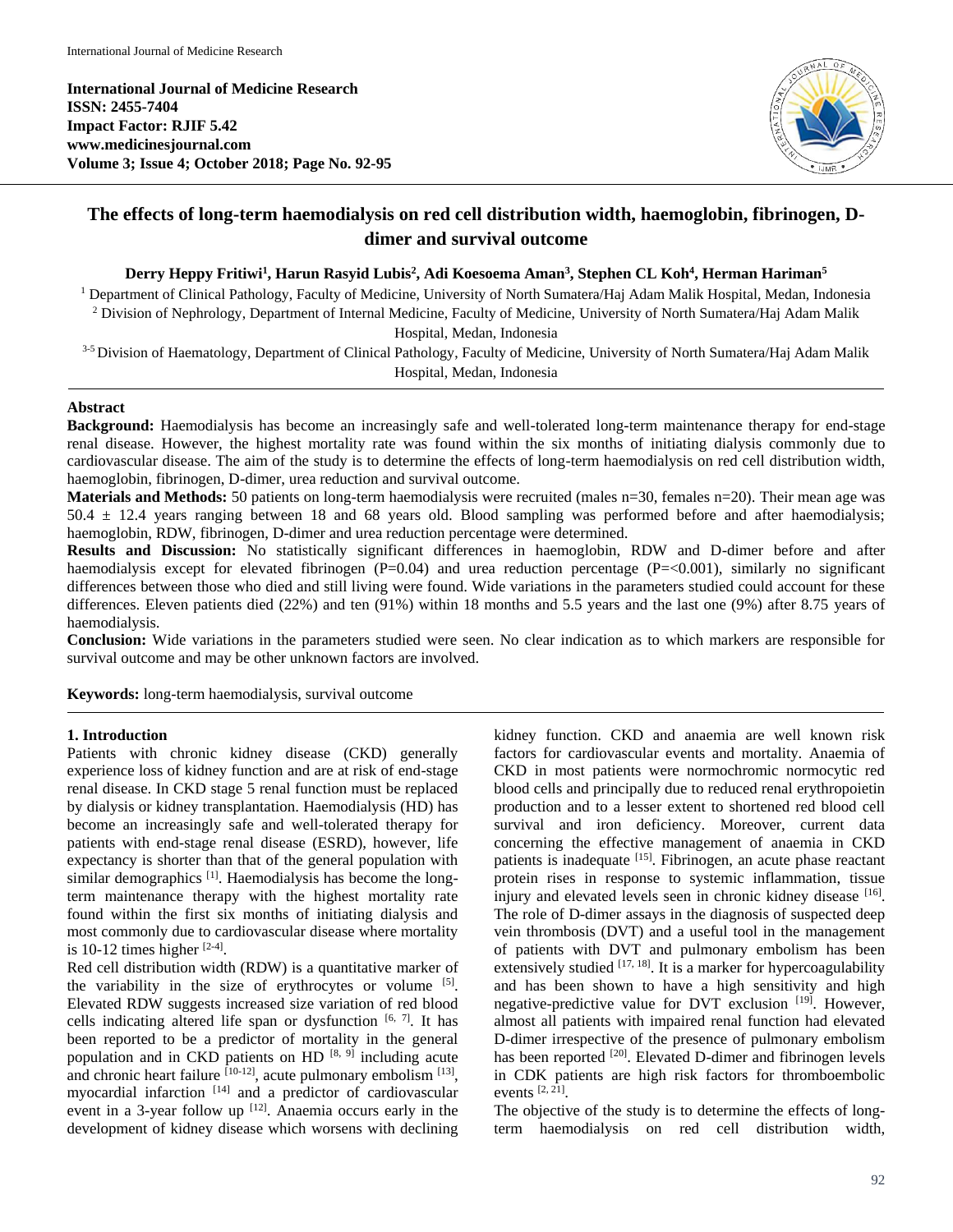haemoglobin, fibrinogen, D-dimer, urea reduction percentage and survival outcome.

## **2. Materials and Methods**

The study received ethical approval from the Ethical Committee for Medical Research, University of North Sumatera/Haj Adam Malik Hospital (168/TGL/KEPK FK, USU- RSUP HAM/2017). Informed Consent was obtained from all patients involved in the study.

# **Subjects**

The recruitment of patients was carried out in the Division of Nephrology, Haemodialysis Unit, Haj Adam Malik Hospital, and Medan. Fifty chronic kidney disease patients (Males n=30; females n=20) with Stage 5 disease who have undergone haemodialysis for between one year and nine years were recruited after obtaining their Informed Consent. Their mean age was  $50.4 \pm 12.4$  years and ranged between 18 to 68 years old.

The National Health Insurance Policy for patients receiving regular haemodialysis (HD) allows only twice a week dialysis. A loading dose of bolus heparin of 1500 to 2000 IU through the arterial line for all patients receiving HD. 25 patients received heparin dose of 1000 IU/hour through a continuous syringe driver and the other 25 patients had intermittent injection of 1000 IU/hour through the arterial line.

# **Inclusion Criteria**

Patients between 18 and 65 years of age and had received recombinant human erythropoietin (rhuEPO) of more than 3 months, ferritin level >100 mg/dL and or transferrin saturation index (TSI) >20%.

# **Exclusion Criteria**

Patients below 18 years and above 65 years and with no history of thalassaemia.

Blood sampling was performed 5 to 10 minutes before the start of HD and again about 30 minutes after completion of HD. From a clean venepuncture about 10 mL of blood drawn from the median vein with 3 mL for the EDTA and 3 mL into 3.8% tri-sodium citrate vacutainer and the remainder into the plain vacutainer for serum collection. Citrated blood was spun at 2500g for 15 minutes and the plasma aliquoted.

# **Laboratory investigation**

EDTA blood was used to determine haemoglobin and red cell distribution width (RDW) in the Sysmex XN1000 analyser (Kobe, Japan). Citrated plasma was used for determination of fibrinogen (TEClot FIB, Germany) and D-dimer (Blue, Ddimer LC kit, Germany) in the Coatron A6 analyser (TECO Medical Instruments, Germany). Serum urea reduction percentage was also determined and calculated.

# **Statistical Analysis**

The Statistical Package or Social Sciences (SPSS 22 IBM Corp) was used for statistical analysis. The group mean independent t-test was performed to compare before and after haemodialysis. A P-value of <0.05 was considered statistically significant.

# **3. Results**

#### **Characteristics of chronic kidney disease patients on longterm haemodialysis**

Fifty patients (males  $n=30$ , female  $n=20$ ) with Stage 5 kidney disease and on long-term haemodialysis were recruited after obtaining their informed consent. Their mean age was  $50.4 \pm$ 12.4 years and raged between 18 and 68 years old. The patients were followed-up for 14 months from study. Eleven (22%) patients died between 18 months and 8.75 years of haemodialysis and the remainder is still living past one year and more than eleven years on haemodialysis at time of study. Their characteristics are shown in Table 1.

# **Haemoglobin, RDW, fibrinogen, D-dimer and urea concentration before and after haemodialysis in chronic kidney disease**

There were no statistically significant differences for haemoglobin (P=0.07), RDW (P=0.72) and D-dimer (P=0.15) before and after haemodialysis except for fibrinogen (P=0.04) and urea reduction percentage  $(P=<0.001)$ . There are wide variations in the parameters studied and could account for this discrepancy (Table 2).

No statistically significant differences were seen in the parameters studied between the patients undergoing haemodialysis who died  $(n=11)$  and those still living  $(n=39)$ (not shown). Distribution of haemoglobin, RDW, fibrinogen and D-dimer before and after haemodialysis and mortality in chronic kidney disease cohorts.

The distribution of patients to levels of normal and elevated RDW, fibrinogen and D-dimer together with haemoglobin and mortality outcome are shown in Table 3. Twenty-two (44%) patients are still severely anaemic with haemoglobin levels of <10 g/L after haemodialysis and are associated with 5 deaths. A rise of 2% for RDW, fibrinogen (10%) and D-dimer (10%) and mortality rates after haemodialysis are shown (Table 3).

The distribution of haemoglobin, RDW fibrinogen and D-dimer in patients who died after haemodialysis are shown in Figure 1. Mortality in chronic disease patients on long-term haemodialysis. The patients were followed-up for fourteen months. Eleven patients (22%) died in this study between 18 months and 8.75 years after haemodialysis and their cause of death was recorded as myocardial infarction. Between 18 months and 3 years, 5 patients (10%) died and between 4.0 and 5.5 years another 5 died (10%), the last patient (2%) died after undergoing haemodialysis for 8.75 years. Most of the death (91%) in this study died within 18 months and 5.5 years after undergoing haemodialysis. Mortality seems to be nearly evenly distributed in those who died with severe anaemia  $(n=5, 45.5%)$  and normal levels for RDW  $(n=5, 45.5%),$ fibrinogen (n=4, 36.4%) and D-dimer (n=5, 45.5%) compared to those with higher haemoglobin levels (54.5%) and elevated RDW(32%), fibrinogen( $63.6\%$ ) and D-dimer( $54.5\%$ )(Table 3). How long is long-term haemodialysis. We mentioned here a living 46-year old male patient who had undergone more than 11 years of haemodialysis. His haemoglobin level after haemodialysis was 14.7g/L, RDW 14.7%, fibrinogen 4.56 g/L and D-dimer 811 ng/mL. Could age and haemoglobin levels be the probable key factors contributing to long-term haemodialysis.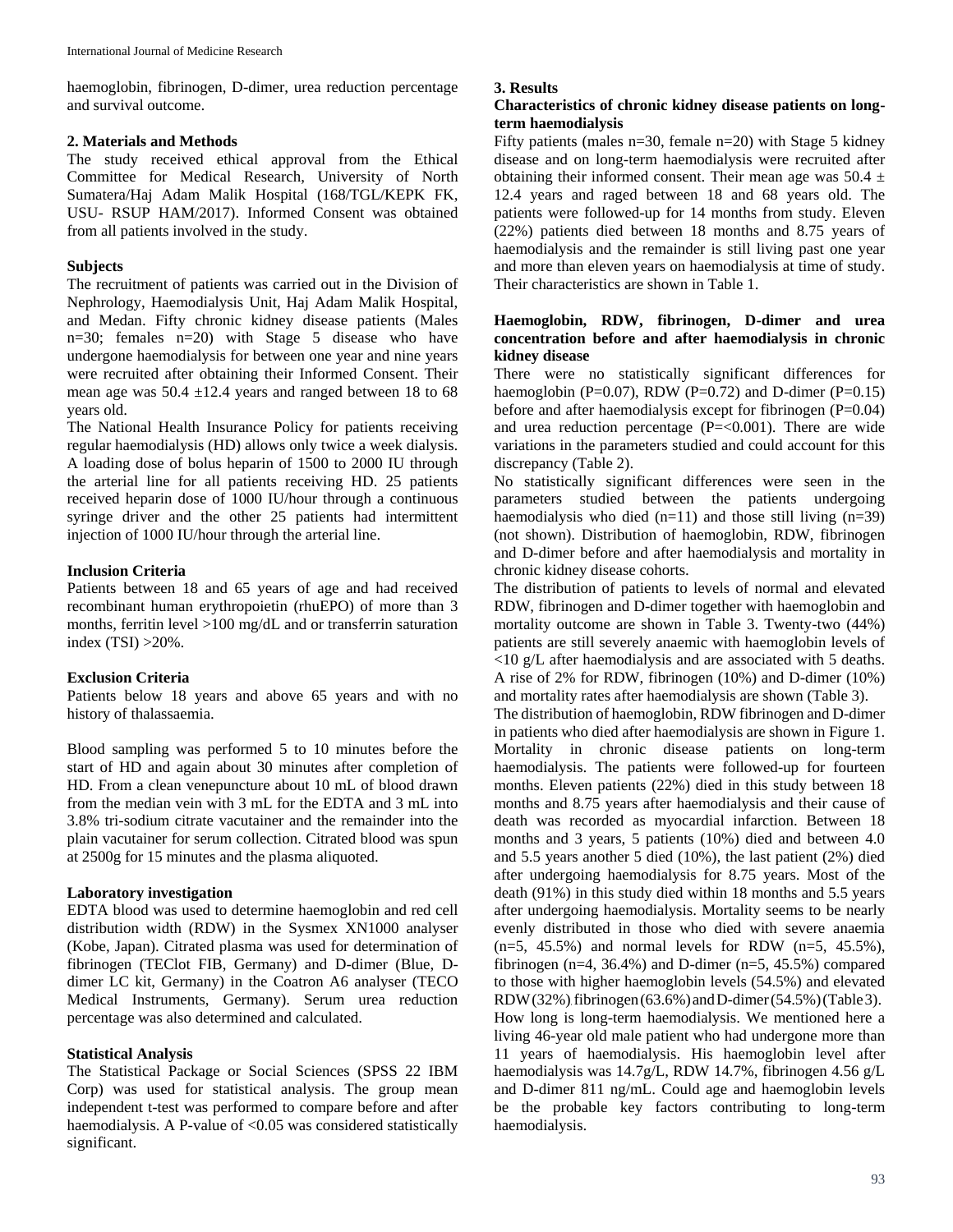**Table 1:** Characteristics of chronic kidney disease patients on long-term haemodialysis.

| $N = 50$ Males $n = 30$ ; females $n = 20$                           |
|----------------------------------------------------------------------|
| Age: mean $50.4 \pm 12.4$ years; range 18 to 68 years                |
| Diagnosis: (Stage 5 kidney disease)                                  |
| Hypertensive nephropathy $n = 28$                                    |
| Diabetic nephropathy $n = 10$                                        |
| Obstructive infective kidney $n = 5$                                 |
| Chronic glomerulones phritis $n = 3$                                 |
| Chronic pyelonephritis $n = 2$                                       |
| Polycystic kidney disease $n = 1$                                    |
| Gout associated chronic kidney disease $n = 1$                       |
| Haemodialysis cycles: on-going (twice a week)                        |
| 12 months to 24 months $n = 25$                                      |
| 30 months to 48 months $n = 18$                                      |
| $>60$ months n =7                                                    |
| Mortality outcome: $n = 11$ (22%) between 18 months to 8.75 years of |
| haemodialysis                                                        |
| Still living: $n = 39$ (78%) past 1 year to 9 years of haemodialysis |

**Table 2:** Haemoglobin, RDW, fibrinogen, D-dimer and urea concentration before and after haemodialysis in chronic kidney disease.

|                    | <b>Before haemodialysis</b> | After haemodialvsis      | P       |  |  |
|--------------------|-----------------------------|--------------------------|---------|--|--|
| N                  | 50                          | 50                       |         |  |  |
|                    | Haemoglobin g/dl            |                          |         |  |  |
| Mean (SD)          | 93 (1.8)                    | 1024(2.1)                |         |  |  |
| Range              | $6.4 - 14.0$                | $6A - 14.0$              | 0.07    |  |  |
| RDW(%)             |                             |                          |         |  |  |
| Mean (SD)          | 143(1.8)                    | 14A (1.8)                |         |  |  |
| Range              | $12.4 - 22.9$               | 122-22.4                 | 32      |  |  |
| Fibrinogen g/L     |                             |                          |         |  |  |
| Mean $(SD)$        | 4A7 (Oil)                   | 4.98 (013)               |         |  |  |
| Range              | $2.57 - 729$                | $2.54 - 8.01$            | 0.04    |  |  |
| $D$ -dimer (ng/mL) |                             |                          |         |  |  |
| Mean (SD)          | 366.9 (46L2)                | 5282 (625.3)             |         |  |  |
| Range              | $66.0 - 2814$               | $38.0 - 2652$            | 0.15    |  |  |
| Urea $(mg/mL)$     |                             |                          |         |  |  |
| Mean (SD)          | 1243 (315)                  | 34A (12.3)               |         |  |  |
| Range              | $58 - 212$                  | $13 - 71$                | < 0.001 |  |  |
| Urea Reduction %   |                             |                          |         |  |  |
| Mean (SD)          |                             | 722 (8.3)                |         |  |  |
| Range              |                             | $(5L4 \text{ to } 93.9)$ |         |  |  |

 $RDW = red$  cell distribution width

**Table 3:** Distribution of haemoglobin, RDW, fibrinogen and D-dimer before and after haemodialysis and mortality in chronic kidney disease cohorts

| Haemoglobin  | $<$ 10 g/L   | $10 - 12.0$ g/L | $>12.0$ g/L |
|--------------|--------------|-----------------|-------------|
| Before HD n  | 28 (56%)     | 19 (38%)        | 3(6%)       |
| After HD n   | 22 (44%)     | 21 (42%)        | 7(14%)      |
| Died n       | 5(45.5%)     | $4(36.4\%)$     | $2(18.1\%)$ |
| <b>RDW</b>   | $< 15.0\%$   | >15.0%          |             |
| Before HD n  | 35 (70%)     | 15 (30%)        |             |
| After HD n   | 34(68%)      | 16 (32%)        |             |
| Died n       | 5(45.5%)     | 6(54.5%)        |             |
| Fibrinogen   | $54.00$ g/L  | $>$ 4.00 g/L    |             |
| Before HD n  | 17 (34%)     | 33 (66%)        |             |
| After HD n   | 12 (24%)     | 38 (76%)        |             |
| Died         | $4(36.4\%)$  | $7(63.6\%)$     |             |
| D-dimer      | $5500$ ng/mL | $> 500$ ng/mL   |             |
| Before HD n  | 41(82%)      | 9(18%)          |             |
| After $HD/1$ | 36 (72%)     | 14 (28%)        |             |
| Died a       | 5(45.5%)     | 6(54.5%)        |             |
|              |              |                 |             |

HD= haemodialysis



**Fig 1:** Distribution of haemoglobin, RDW, fibrinogen and D-dimer in patients on long-term haemodialysis who died  $(n=11)$ .

#### **4. Discussion**

Cardiovascular disease is the leading cause of death in endstage renal disease  $[2, 22]$ . Mortality rates were highest in the early dialysis period probably because of the inclusion of patients with poor short-term prognosis and the influence of differences in early dialysis-related medical care. The mortality rates from eleven countries from first day of dialysis to 120 days ranged between 23.8% and 29.3% and the highest rate is within 30 days of dialysis  $(29.3\%)$  [4]. Our study showed that the first mortality was recorded after 18 months of haemodialysis and 91% of mortality (10/11) occurred at 18 months and 5.5 years of haemodialysis and 9% (1/11) after 8,5 years. Mortality seems to be nearly evenly distributed in both groups of patients with severe anaemia and haemoglobin >10 g/L (45.5% vs 54.5%) similarly for normal and elevated group for RDW and D-dimer and with fibrinogen (36.4% vs 63.6%). Wide variations in the parameters studied showed no significant differences before and after haemodialysis except for fibrinogen levels which showed a further 10% increase from 66% (n=33) before haemodialysis in the elevated fibrinogen group. Fibrinogen and D-dimer levels were shown to be elevated in other studies  $[2, 20, 21]$  but we found only 76% of patients having elevated fibrinogen levels and 28% Ddimer, these may be the risk factors for thromboembolic events. High RDW has been shown to be associated with increased risk for cardiovascular events [3-25] , only 32% of our patients had elevated levels. Severe anaemia of haemoglobin < 10g/L persist in 44% of our patients after haemodialysis and this is well known risk factor for cardiovascular events and mortality. We could not find any significant differences in the parameters studied between those still living and dead. Urea reduction was significantly reduced in all patients after haemodialysis. Anaemia, RDW and elevated fibrinogen and D-dimer are known markers for thromboembolic risks and cardiovascular events but in long-term haemodialysis these elevated markers are not solely associated with mortality outcome suggesting that there are other markers responsible for mortality and survival outcome in long-term haemodialysis. A case in mind from our study whether age and haemoglobin can contribute to long-term haemodialysis despite the elevated fibrinogen and D-dimer seen.

#### **5. Conclusion**

In long-term haemodialysis wide variations in parameters studied were seen. Severe anaemia persists in 44% of patients with increase in RDW (32%), fibrinogen (76%) and D-dimer